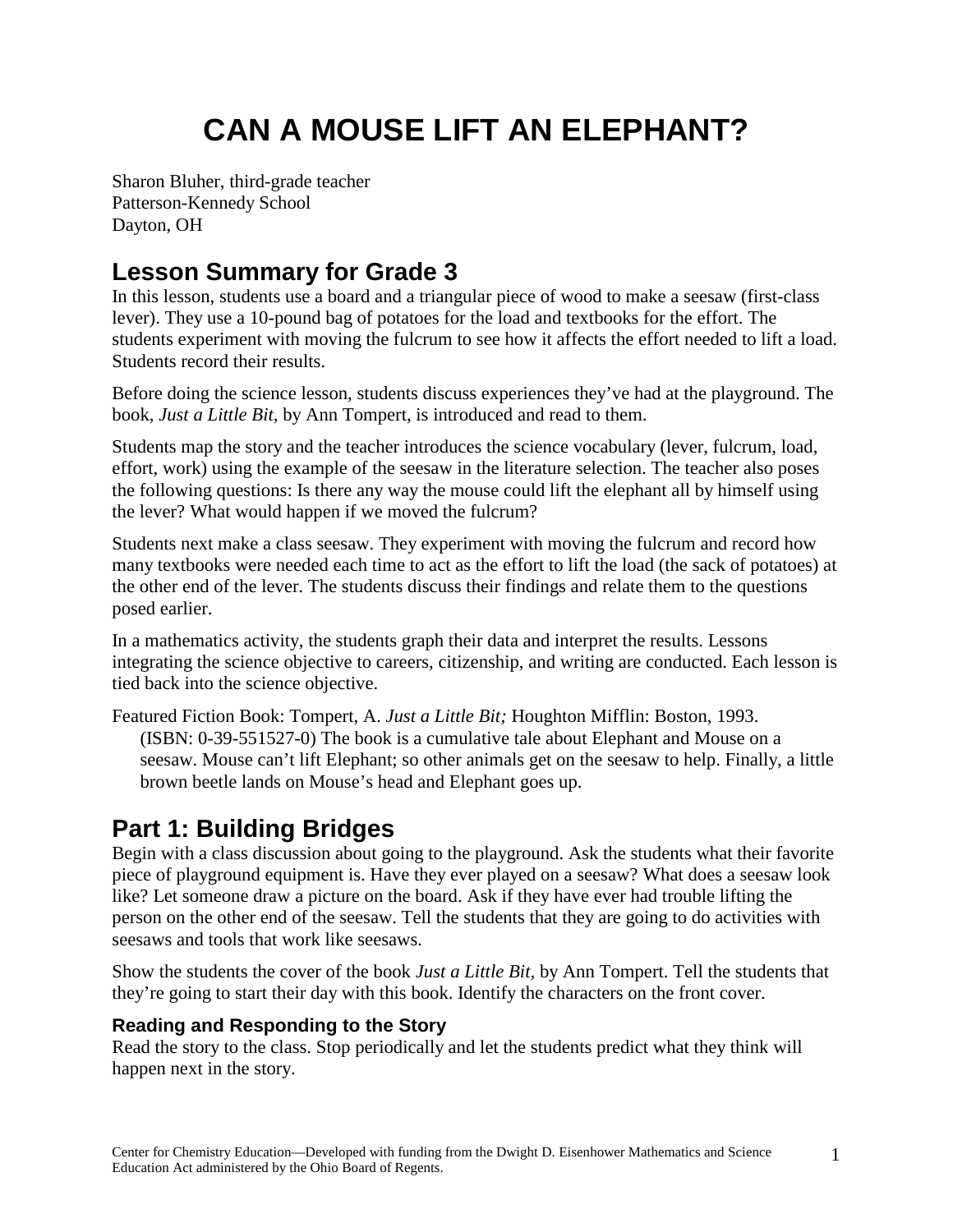Together, complete a story map in the shape of a hand. On each finger have one of the following words written: Somebody, Wanted, But, So, Then. Write the title and author on the palm of the hand. Have one student use the story map to summarize the book. Use a craft stick to make a handle for the hand summary. Glue the stick to the hand shape.

#### **Bridging to the Science Activity**

Refer to the picture of the elephant and the mouse on the seesaw in the literature selection. Ask students if they think there is any way that the mouse in our story could lift the elephant on the seesaw. Tell them that today in science they are going to do an experiment with a seesaw that will help them answer that question.

Introduce the science vocabulary using the picture in the book. (Suggestion—You can use highlighting tape to label the picture in the book.) Also have the vocabulary on the board or on cards for a chart holder. Tell the students that a seesaw is really a simple machine called a *lever.* It can be used to make it easier to lift heavy things. The lever is a bar like a board. It rests on top of something called a *fulcrum.* If you want to lift a heavy *load* like elephant, you have to use force or *effort* to push down on the other end of the lever so elephant will go up.

# **Part 2: Science Activity: Simple Machines—Levers**

*Students learn that, when using a lever, the closer the fulcrum is to the load, the less the effort needed to lift the load.* 

Key Science Topics:

- position and motion of objects
- lever
- fulcrum
- load
- effort

Key Process Skills:

- observing
- predicting
- measuring
- collecting data

Ohio Proficiency Learning Outcomes for Science:

Fourth Grade

- I-8 Evaluate observations and measurements made by other persons.
- II-10 Explain the operation of a simple mechanical device.
- II-12 Explain and/or predict the motion of objects and/or describe the effects of some objects on other objects.

#### **Materials**

Per class

- 2-inch x 6-inch x 6-foot board for the lever (framing lumber)
- triangular piece of wood for the fulcrum (6 inches on each side and 8 inches long)
- 10-pound bag of potatoes (or something comparable in size and weight)
- stack of textbooks of similar size and weight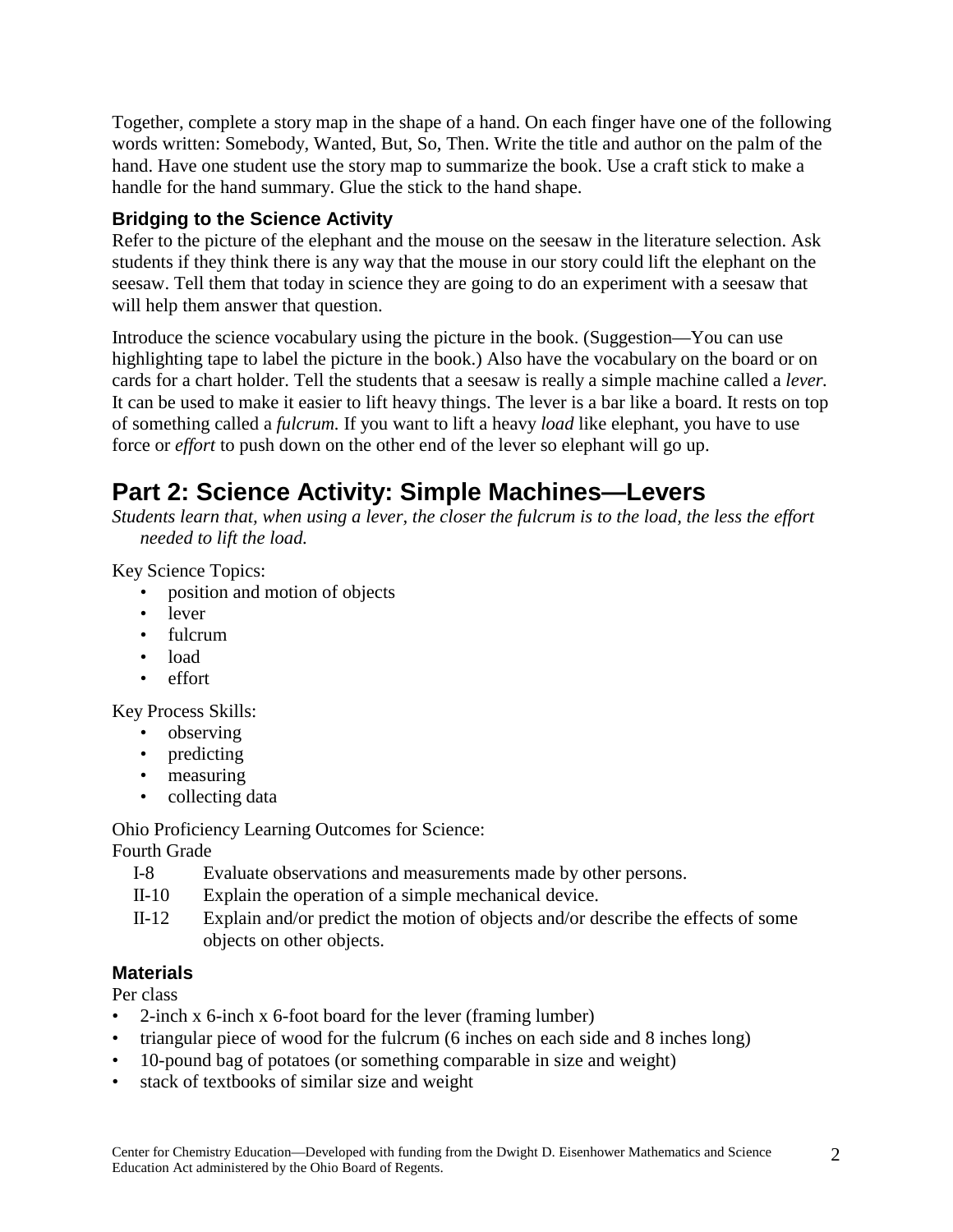- tape measure
- marker

#### **Getting Ready**

- 1. Gather the necessary materials.
- 2. Measure and use a marker to mark 12-inch intervals on the board from one end to the other.
- 3. Label the marks from left to right with the numbers 1–5.
- 4. Put your fulcrum (the triangular piece of wood) at mark 4.
- 5. Place the sack of potatoes on one end of the lever.
- 6. Have a stack of textbooks ready.

#### **Procedure**

To find out how many books (how much effort) it will take to lift the sack of potatoes (the load) at the 4-foot mark on the lever:

- 1. Place books on the other side of the lever until the load lifts. Count the books. Record the number on a class chart.
- 2. Move the fulcrum to the 3-foot mark. Again place books on the other side of the lever until the load lifts. Count the books. Record the number on the class chart.
- 3. Do the same procedure above for the 2-foot and 1-foot marks.
- 4. Discuss the results. Draw the conclusion that the closer the fulcrum is to the load, the fewer the books (effort) needed to do the work.

#### **Science Explanation**

In this science activity, the students use a lever to do work. A lever is one of the six simple machines. A lever consists of a bar and a fulcrum, a pivot point, on which the bar rests. When someone pushes down with force (effort) on one end of the lever, the resulting work is an upward greater force at the other end of the lever. This enables people to lift heavy objects using little force.

The lever in our activity is a seesaw. A seesaw is an example of a first-class lever. In a first-class lever, the fulcrum is between the effort and the force. When the fulcrum is in the center of the lever, it takes a force (effort) equal to the load to balance the seesaw. If the fulcrum is moved closer to the load, the arm on the other side of the fulcrum is lengthened and the amount of force needed to lift the load is decreased. A Greek scientist, Archimedes, is credited with saying that with a long enough lever he could lift the world.

In the literature selection, *Just a Little Bit,* the fulcrum was in the center. The arms on both sides of the seesaw were equidistant. Therefore, to lift the elephant, the total weight of the animals on the other side of the seesaw had to equal the elephant's weight. In order to decrease the weight needed to lift the elephant, the mouse could have moved the fulcrum closer to the elephant.

Many tools found in the toolbox and garage are examples of first-class levers. In the career activity in this unit, the students will examine tools like the hammer, screwdriver, shovel, tin snips, wire strippers, pliers, crowbar, car jack, and dolly. These are all first-class levers like the seesaw.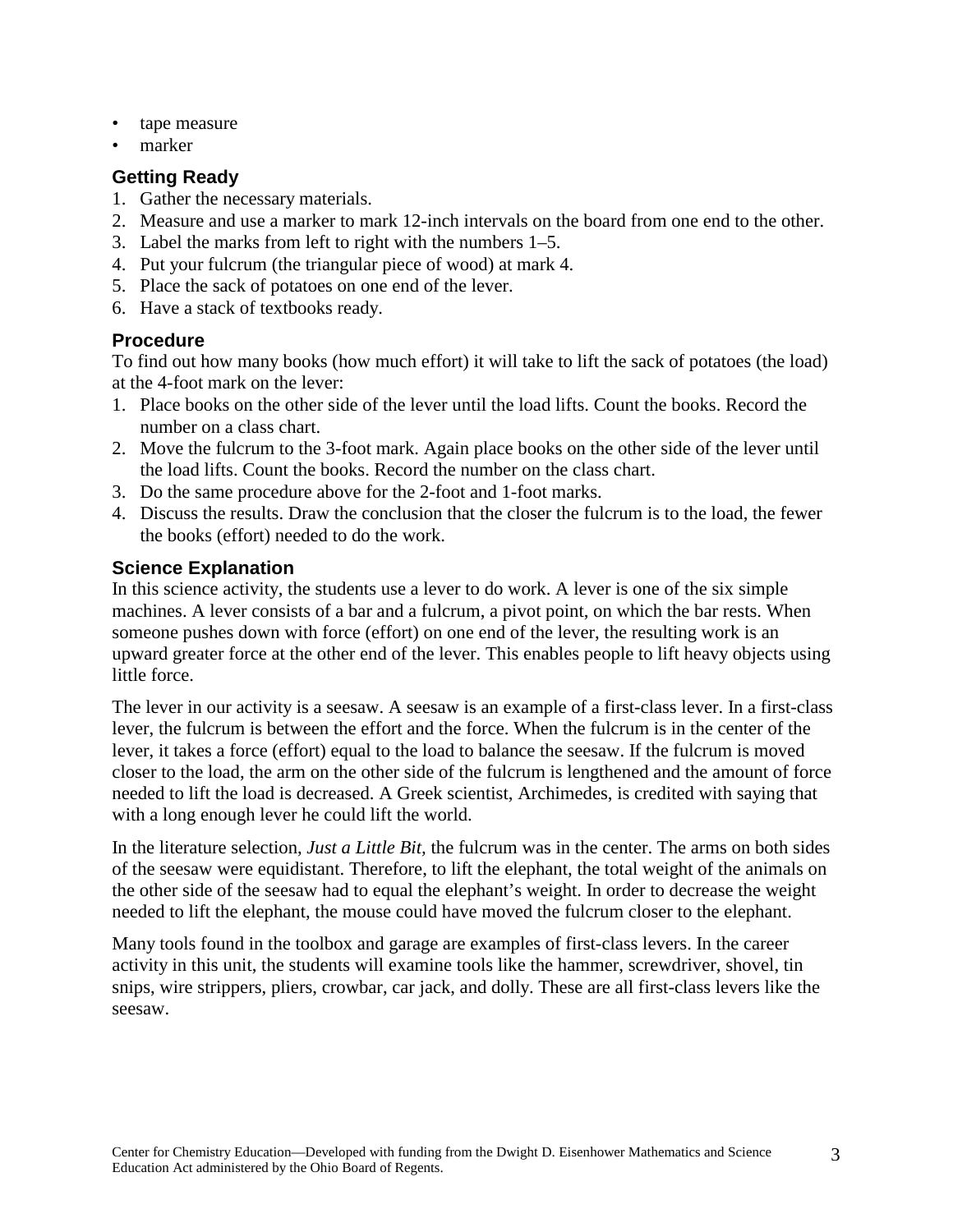# **Part 3: Lesson Extensions**

### **Career Activity**

*Students examine examples of first-class levers that could be found in Dad's or Mom's toolbox and garage. These tools help make work easier using less effort. Students name the tools, discuss their uses, and identify the lever, fulcrum, load, and effort.*

#### **Materials**

Per class

• examples or pictures of first-class levers that can be found in toolboxes and garages: clamps, screwdriver, hammer, needle-nose pliers, wire strippers, dolly, jack, crowbar, tin snips, shovel

#### **Procedure**

- 1. Tell the students that they are going to look at some tools that are levers. Like the seesaw in *Just a Little Bit,* levers help us do work more easily. Have the students look at some levers that can be found in a home toolbox or garage. Ask students if they can think of tools that might be in a toolbox or garage. List them.
- 2. Divide the students into groups of several students. Give each group a tool. Tell them to look at their tool and consider the following questions:
	- a. What is the name of your tool?
	- b. What work is the tool used for?
	- c. Can you point to the fulcrum and the lever bar?
	- d. Where would the load go?
	- e. Where would you push to apply force (effort)?
- 3. Tell the students that one person from each group will need to report to the class about their group's tool. (Note: If you wish, you can discuss one tool together before passing out the tools to the groups.)
- 4. Discuss each tool. Demonstrate its use if you wish.
- 5. If time is available after the discussions, have the students draw their tool. Have them label the lever and the fulcrum. Label where the load would go and what effort it might take to lift it. Have the students name their tool and describe what work is done with their particular lever.

### **Citizenship Activity**

*Students use a balance to understand how an individual's rights and responsibilities should "balance out" in group or community interactions.* 

Ohio Proficiency Learning Outcomes for Citizenship:

Fourth Grade

VI-17 Identify and assess the possibilities of group decision-making, cooperative activity, and personal involvement in the community.

#### **Materials**

- balance (with one side labeled "Rights" and the other side "Responsibilities")
- marbles or similar objects to represent rights and responsibilities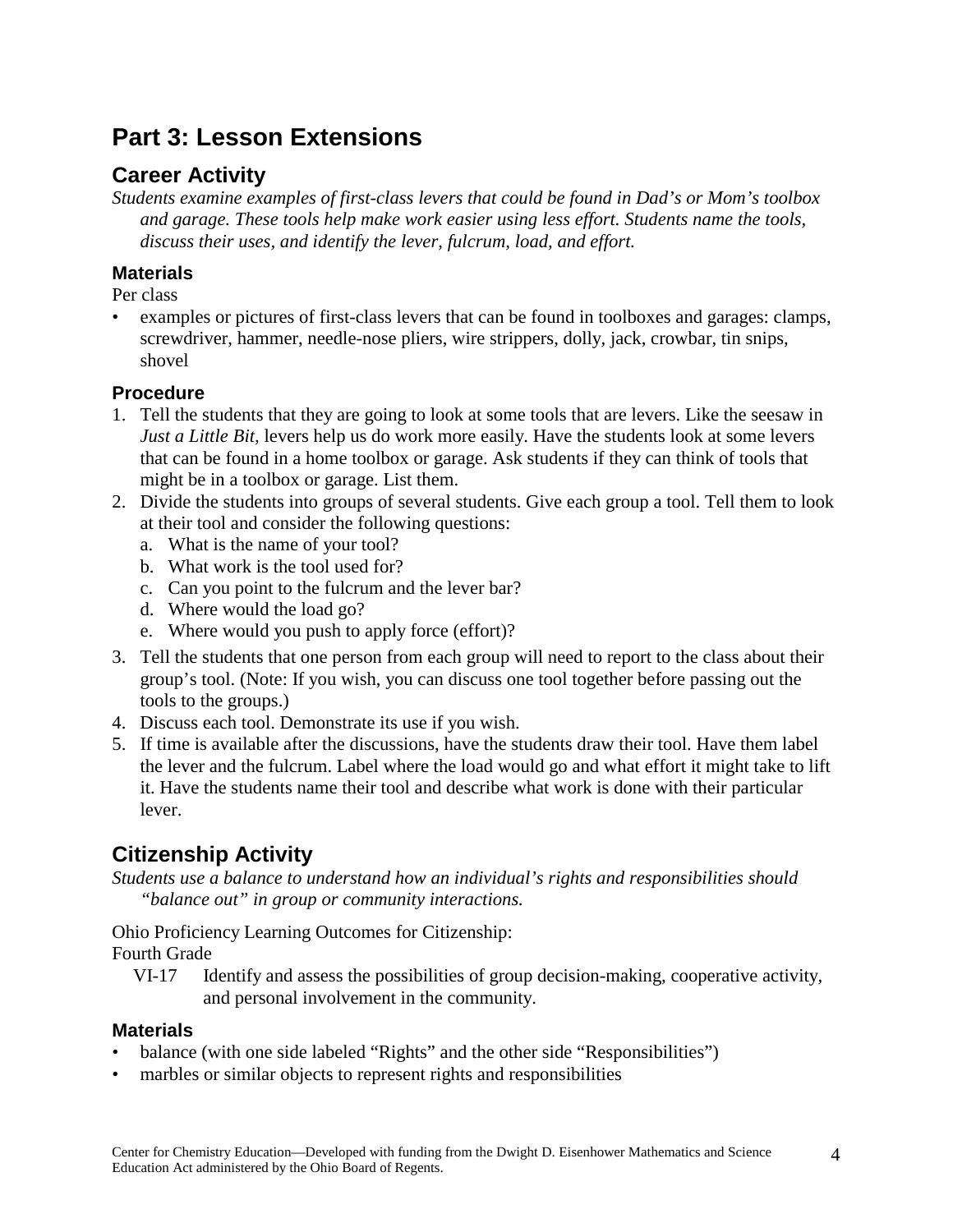- poster-size marker
- 2 chart-size papers, cut and shaped like parchments

#### **Procedure**

Show the students a balance. Discuss this first-class lever. Tell the students that they will use this balance to balance *rights* and *responsibilities* that we have as citizens or members of a school community. As a class, have them write a Student Bill of Rights and a Student Declaration of Responsibility. (Have the terms "rights" and "responsibilities" on the board. Also have the two charts on the board already labeled "Student Bill of Rights" and "Student Declaration of Responsibilities.")

Tell the students that we are citizens or members of many groups: for example, family, school, clubs, city, state, country, world family. As members of a group, we have certain rights. Rights are things we deserve and expect as being part of a group. For example, as a child in a family, you have the right to be fed, to be given clothes and a safe place to live, to be sent to school for an education, and to be loved.

Continue by telling the students that, as members of a group, we also have responsibilities. These are things we should do to help out the group and do what is right. For example, as a child in a family, you have the responsibility of obeying your parents, getting along with other family members, taking care of your things, and helping out with chores for the good of the family.

Our rights (what we deserve for being part of the group) and our responsibilities (what we should do for the good of the group) should balance out. Let the students brainstorm their rights as members of their school and balance them out by thinking of their responsibilities for being a part of this group. Each time they think of a right they have, they drop a marble in the balance on the rights side. Then they think of a responsibility they have and drop a marble in on the responsibility side. They then write these on their charts.

Continue by soliciting ideas for rights and responsibilities. Drop a marble in the balance each time. Record the responses on the appropriate charts. If you wish, you can have student groups brainstorm and record ideas before discussing them as a whole group.

Read the two documents and summarize.

### **Language Arts Activity**

*Students plan and write their own stories about using a lever to lift something heavy.* 

Ohio Proficiency Learning Outcomes for Language Arts: Fourth Grade

Reading:

- I-1 Summarize the text.
- II-5 Analyze the text, examining, for example, actions or characters, problems/solutions, plot, or point of view.
- II-10 Demonstrate an understanding of text by predicting outcomes and actions.

Writing:

II-3 Write an organized and logical response that flows naturally and has beginning, middle, and end.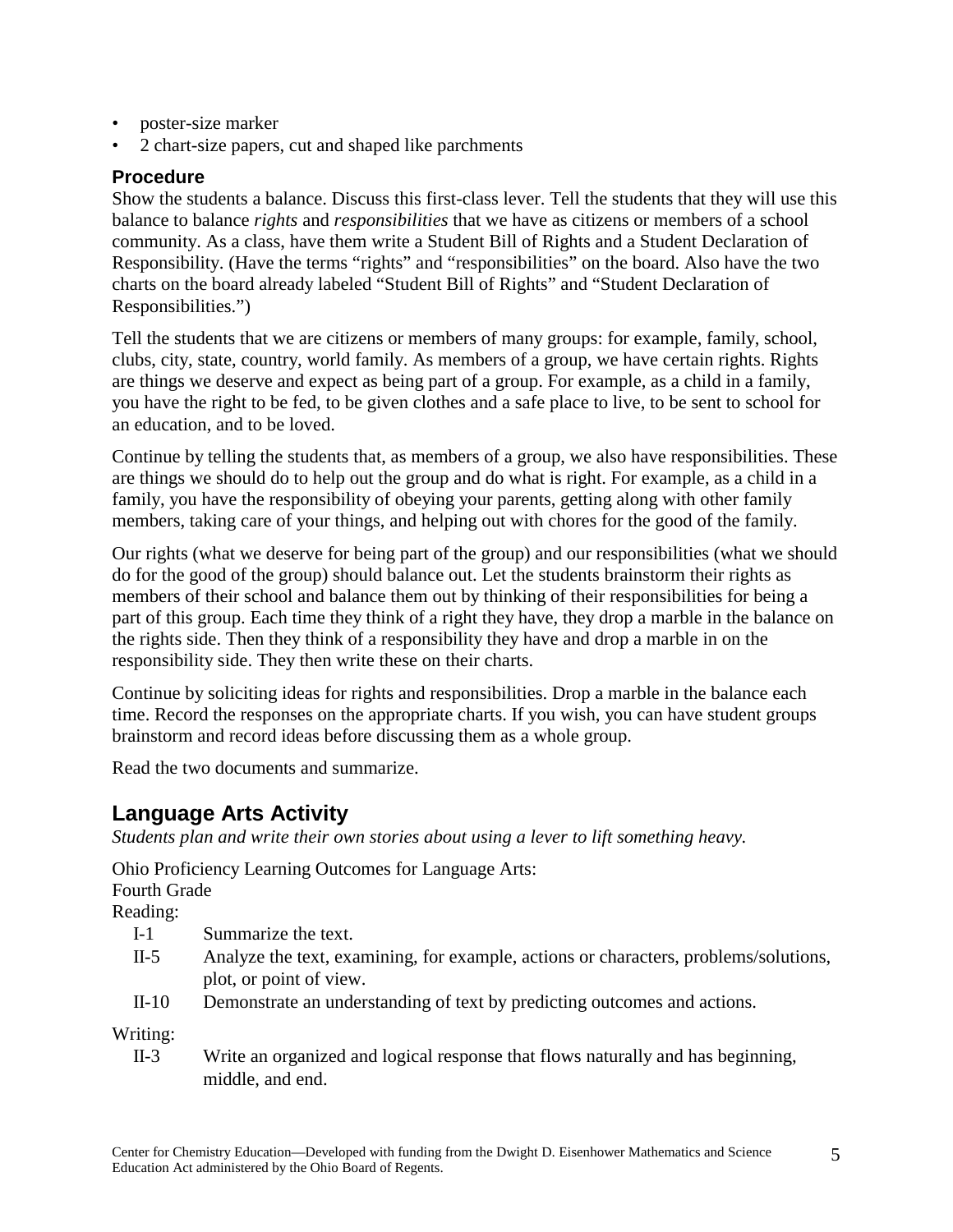#### **Procedure**

- 1. Review the story of *Just a Little Bit:* characters, setting, problem, main events, solution, and ending.
- 2. Tell the students that they are going to plan and write their own story about using a lever to lift something heavy like in the book. The students use the story map described in Reading and Responding to the Story.
- 3. Tell the students they can plan the setting and characters in their story. The problem must be that the characters have to lift something heavy. The solution should include using a lever. The story must be illustrated.
- 4. Let the students work alone or with partners to plan and write the story. This activity could also be done as a class story. Let students take turns being the scribes.
- 5. If time allows, let the students orally share their stories.

### **Mathematics Activity**

*Students complete a graph of the number of books needed to lift a weight vs. the position of the fulcrum.* 

Ohio Proficiency Learning Outcomes for Mathematics:

Fourth Grade

VIII-24 Make or use a table to record and sort information.

#### **Materials**

Per class

- individual worksheets of student graph
- transparency of student graph for overhead projector
- crayons
- overhead markers in 4 different colors

#### **Procedure**

- 1. Tell the students that they are going to graph their data to look for any patterns they can find.
- 2. Pass out individual student graphs. Have students take out pencil and crayons.
- 3. Show the student graph on the overhead.
- 4. Together write a title for the graph: "How Does Moving the Fulcrum Change the Effort?"
- 5. Label the horizontal axis: "Position of the Fulcrum from the Load."
- 6. Label the vertical axis: "Number of Books to Lift the Load."
- 7. Number the vertical axis to the top of the graph and the horizontal axis 1–4.
- 8. Together color in the bars on the graph using the information from the science experiment.
- 9. Ask: Do you see a pattern on the graph? As the fulcrum gets closer to the load (sack of potatoes) what happens to the number of books needed to lift it? As the fulcrum is placed farther away from the load, what happens to the number of books needed to lift it?
- 10. Together write a summary of the data on the graph: The closer the fulcrum is to the load, the easier it is to lift the load.

# **References**

Albert, T.M. *Simple Machines: Studying the Inclined Plane, Wedge, Screw, Lever, Wheel and Axle, and Pulley;* Step-by-Step Science Series. Carson-Dellosa: Greensboro, NC, 1994.